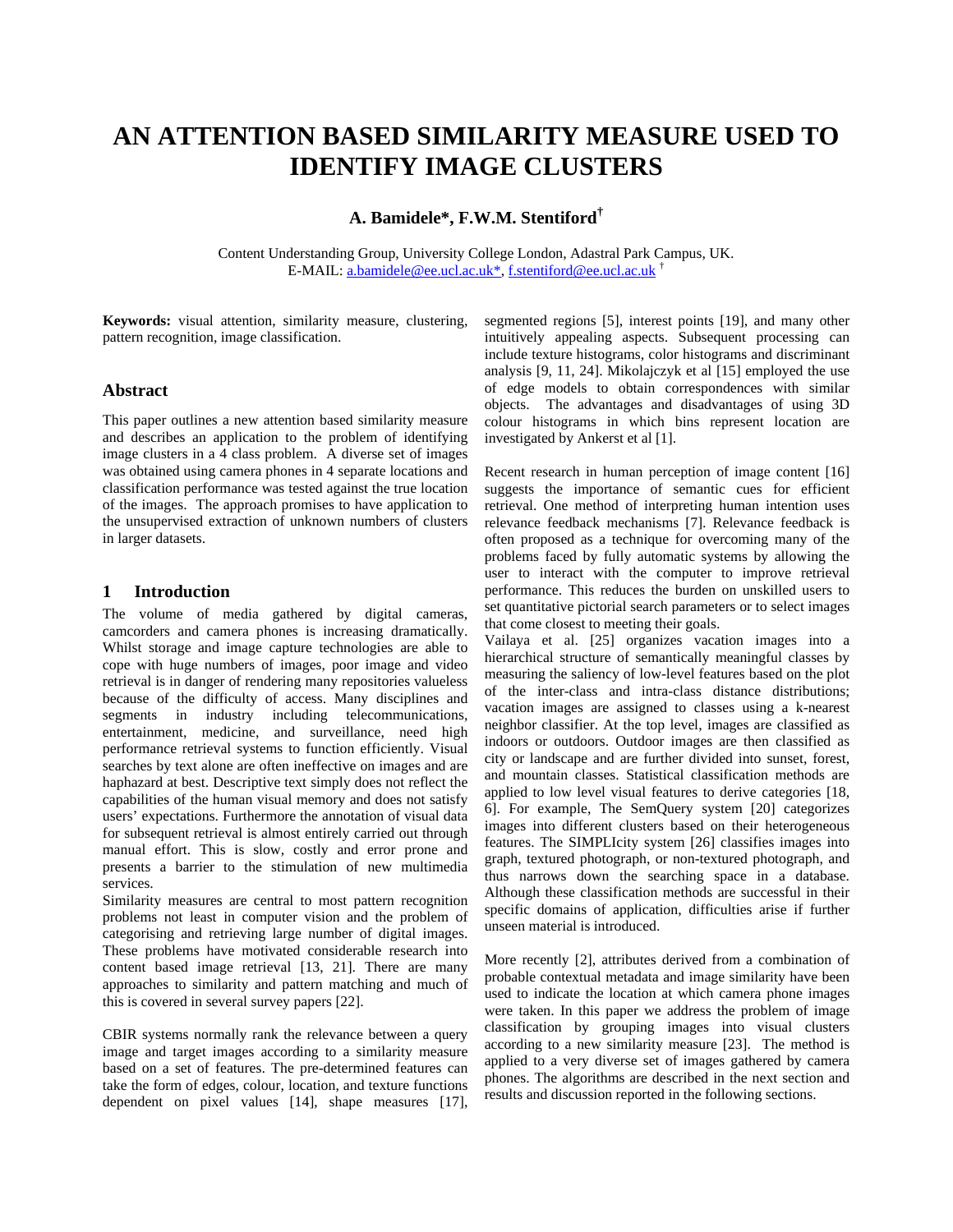#### **1.1 Cognitive visual attention**

Studies in neurobiology and computer vision [8, 12] are suggesting that human visual attention is enhanced through a process of competing interactions among neurons representing all of the stimuli present in the visual field. The competition results in the selection of a few points of attention and the suppression of irrelevant material.

Such a mechanism has been explored [10] and extended to apply to the comparison of two images in which attention is drawn to those parts that are in common rather than their absence as in the case of saliency detection in a single image [3]. Whereas saliency measures require no memory of data other than the image in question, cognitive attention makes use of other stored material in order to determine similarity with an unknown image. This has been further explored in [4]; the approach employs the use of a visual attention model to attach more importance to image regions that are visually salient. The work has indicated that laying emphasis upon areas of images that attract high visual attention can improve retrieval performance. The model of Cognitive Visual Attention (CVA) used in this paper relies upon the matching of large numbers of pairs of pixel groups (forks) taken from patterns A and B under comparison. Let a location *x* in a pattern correspond to a measurement *a* where

$$
x = (x_1, x_2)
$$
 and  $a = (a_1, a_2, a_3)$ 

Define a function *F* such that  $a = F(x)$ . Select a fork of *m* random points  $S_A$  in pattern A where

$$
S_A = \{x_1, x_2, x_3, ..., x_m\}.
$$

Similarly select a fork of m points  $S_B$  in pattern B where

$$
S_B = {\mathbf{y}_1, \mathbf{y}_2, \mathbf{y}_3, ..., \mathbf{y}_m} \quad (3) \text{ Where } \mathbf{x}_i - \mathbf{y}_i = \delta_j.
$$

The fork  $S_A$  matches the fork  $S_B$  if

 $\langle \mathbf{F}(\mathbf{x}_i) \cdot \mathbf{F}(\mathbf{y}_i) \rangle < \varepsilon$   $\forall i$  for some  $\delta_j$   $j = 1, 2, ..., N$ In general  $\varepsilon$  is not a constant and will be dependent upon the measurements under comparison i.e.

$$
\varepsilon_j = f_j(\boldsymbol{F}(\boldsymbol{x}),\,\boldsymbol{F}(\boldsymbol{y}))
$$

In effect up to N selections of the displacements  $\delta_j$  apply translations to  $S_A$  to seek a matching fork  $S_B$ . The CVA similarity score  $C_{AB}$  is produced after generating and applying *T* forks *SA* :

$$
C_{AB} = \sum_{i=1}^{T} w_i \quad where \quad w_i = \begin{cases} 1 & \text{if } S_A \text{ matches } S_B \\ 0 & \text{otherwise} \end{cases}
$$

*CAB* is large when a high number of forks are found to match both patterns A and B and represents features that both patterns share. It is important to note that if  $C_{AC}$  also has a high value it does not necessarily follow that  $C_{BC}$  is large because patterns B and C may still have no features in common. The measure is not constrained by the triangle inequality.

#### **1.2 Image classification**

The similarity values obtained in this way may be used to drive a nearest neighbour classifier in which relative similarities with class representatives or exemplars determine the classification decisions. The selection of representative images or exemplars that characterise the pattern class may be carried out in many different ways.

The most straightforward selection is the visual centre of gravity (centroid) i.e. the pattern  $G_I$  to which all others in the class *i* are most similar, or rather the pattern with which all others in the class share most features in common (matching forks).

$$
G_{I} = \max_{P \in I} \frac{1}{\rho \epsilon I} \sum_{Q \in I, P \neq Q} C_{QP} \tag{1}
$$

The classification  $Cl(U)$  of an unknown pattern U is then given by

$$
Cl(U) = \max_{R} C_{UG_R}
$$

(2)

Here *Cl(U)* identifies the class exemplar that shares the most features with the unknown pattern. It is important to emphasise that pattern separations are not being measured in a conventional feature space in which the features are fixed and extracted in a similar fashion from all patterns. Instead different features are identified for each specific pattern comparison as an integral part of the process of calculating the similarity measure. This approach avoids many of the problems which have to be faced when dealing with high dimensional feature spaces.

#### **1.3 Visual sub-cluster extraction**

The selection of an exemplar from a class of training images given yields an exemplar that possesses most features in common with other images in that class. However, the diversity of images that are captured at each location means that the class is probably represented more realistically by several sub-clusters that contain specific similarities within themselves. Adding more exemplars in a conventional feature space does not necessarily guarantee improvements in classifier performance because although some errors are corrected often many new ones are introduced because of the fixed spatial relationships imposed by the metric used. In this work new exemplars will generate errors only if they share comparatively many features (forks) with the error patterns, which would in turn imply some visual similarity and therefore some justification for the errors.

Exemplars representing sub-clusters of similar images may be extracted from the separation matrix  $C_{PQ}$  by identifying those images in each class in the training set that give rise to errors using Equation (2) and generate new exemplars in the same manner as before but applying Equation (1) to the class error set. The new exemplars then are centred on error clusters if they exist. The motivation of this approach is similar to that of support vectors which take account of additional structure contained in the error sets.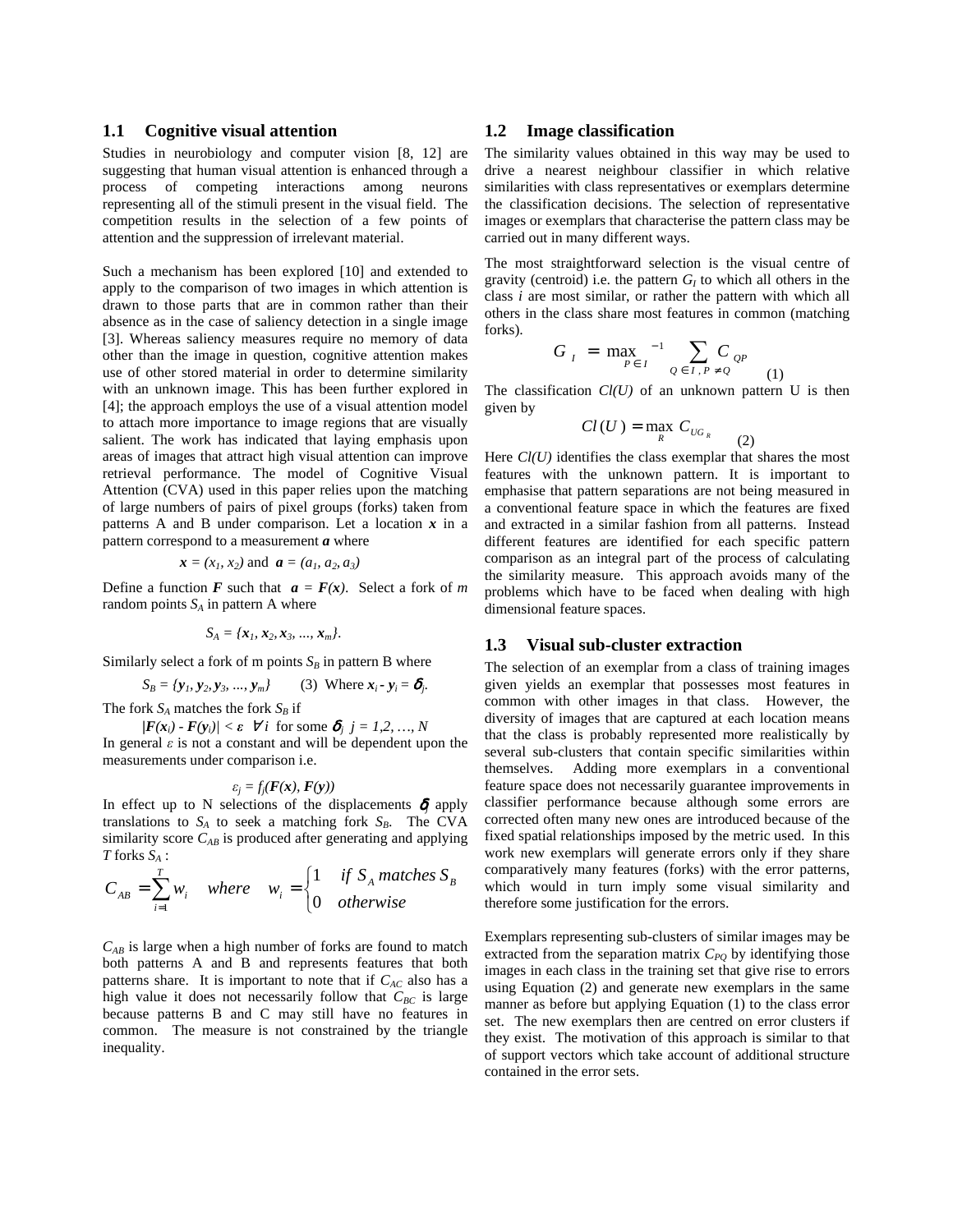### **1.4 Dataset**

1045 images were gathered using Nokia 7610 camera phones at a variety of times by a number of different volunteers without any specific instructions or guidance. The images were labeled according to the 4 locations where they were taken. A training set of 385 images was randomly selected from the total set and the remaining 660 images served as a test set.

No sifting of the data was carried out and many of the images were blurred or taken in very poor light. The image set therefore represented an extremely diverse set of images which are indicative of the material that an amateur photographer might generate and which requires categorisation to become informative. Each image is in the Bitmap format and has a resolution of 216x144. The distribution of images in each class is shown below in Table 1.

## **2 Experimental results**

6 exemplars were extracted using the 385 training data set.. The exemplars represent potential visual sub-clusters across the four classes of locations. Table 1 shows the classificationerror-rate using the extracted exemplars. Errors in the training set reduced to 179 using a single exemplar for each of the 4 classes. The addition of two more exemplars for class 1 and class 4 reduced the errors down on both the training and test set, but perhaps more significantly new visual sub-clusters were extracted that were present in the training and test sets (Fig 3a,4b). The images are ranked in accordance with the strength of the similarity with the exemplar image. This confirmed that some of the images that were classified incorrectly by the first selection of exemplars possessed other features in common that independently characterised their class identities. Further exemplars derived from the errors did not improve the results and reflected the unstructured and dissimilar nature of the remaining data.

The similarity matrix *CAB* for the training set of 385 images took about 1 hour to compute when distributed across five Dell Pentium 4 2.8GHz processors. The exemplars were extracted in a few seconds.

|                    |     | Class 1 | Class 2 | Class 3 | Class 4 | Class 1 | Class 4 |
|--------------------|-----|---------|---------|---------|---------|---------|---------|
| Training Set       |     |         | 2       | 3       | 4       | 5       | 6       |
| Class <sub>1</sub> | 173 | O       | O       | 13      | 30      | 27      | 30      |
| Class 2            | 50  | 50      | 29      | 40      | 41      | 41      | 41      |
| Class 3            | 83  | 83      | 83      | 55      | 59      | 60      | 60      |
| Class 4            | 79  | 79      | 79      | 79      | 49      | 49      | 38      |
|                    | 385 | 212     | 191     | 187     | 179     | 177     | 169     |
| Test Set           |     |         | 2       | 3       | 4       | 5       | 6       |
| Class 1            | 294 | Ñ       | 9       | 40      | 23      | 18      | 39      |
| Class 2            | 49  | 49      | 33      | 43      | 42      | 42      | 42      |
| Class 3            | 251 | 251     | 251     | 114     | 110     | 109     | 110     |
| Class 4            | 66  | 66      | 66      | 66      | 76      | 76      | 43      |
|                    | 660 | 366     | 359     | 263     | 251     | 245     | 234     |

Table 1: Classification errors



Figure 3a: Training set cluster corresponding to exemplar 6 (Class 4).



Figure 3b: Test set cluster corresponding to exemplar 6 (Class 4).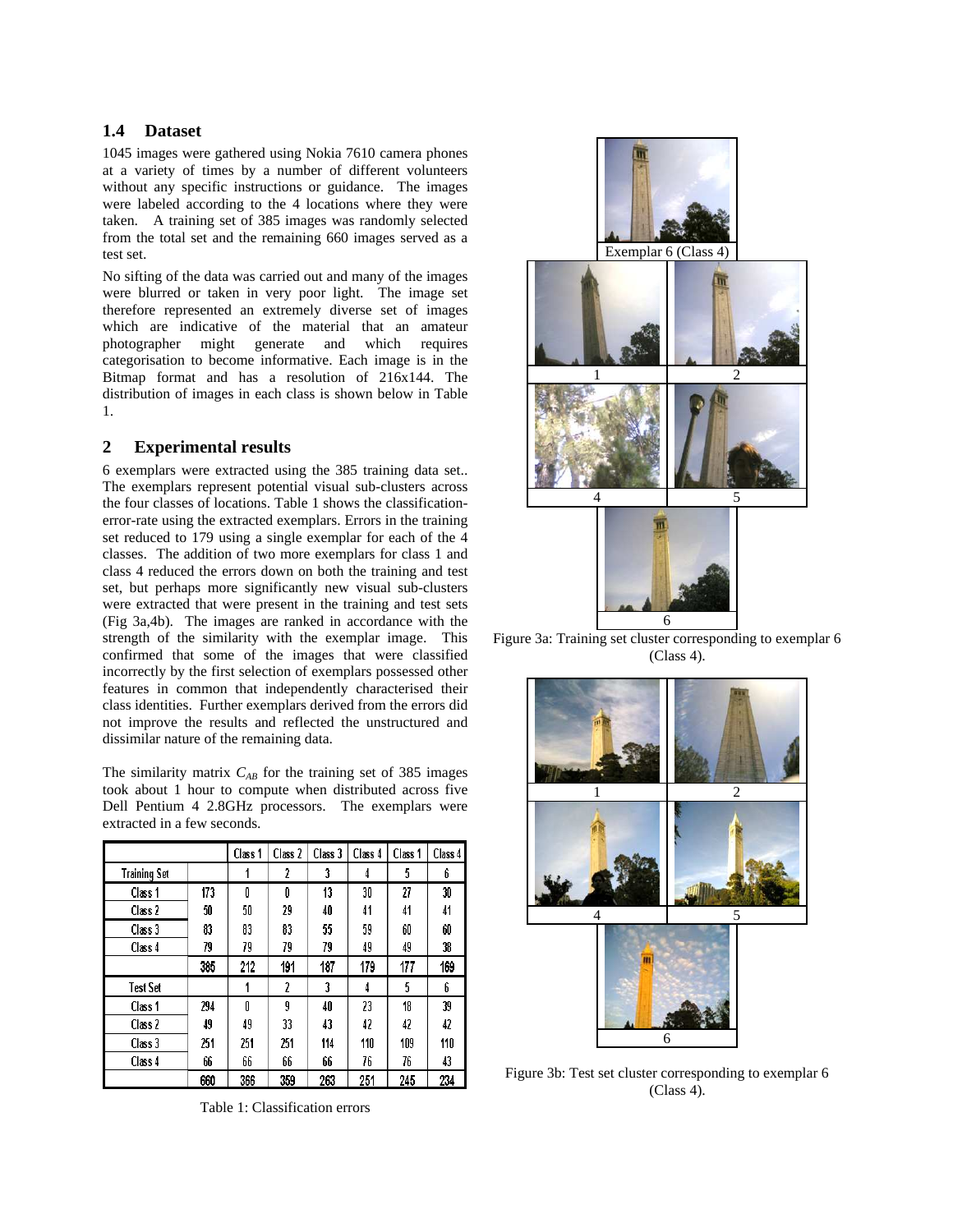

Figure 4a: Training set cluster corresponding to exemplar 3 (Class 3)



Figure 4b: Test set cluster corresponding to exemplar 3 (Class 3)

Figures 4a and 4b show a further example of visually similar clusters detected in the training and test sets. The images are rank ordered according to their similarity with the closest exemplar.

#### **3 Discussion**

The error rates are extremely high in this work but this really reflects the variability of the images within each class. Indeed there are many instances of images that contain no obvious clue as to the identity of the location. It is significant that despite this diversity, the approach is able to extract visually similar clusters of images that can be classified according to location. The similarity measure to a certain extent is able to identify features in common that are probably derived from actual structures present in each location and therefore present in the images, although this is not proven.

The computation requirements for the similarity matrix go up as the square of the number of images. It is envisaged that larger classes of data would be divided up into parts before analysis and a hierarchy of exemplars generated.

 Retrieval tasks would make use of such a hierarchy to identify clusters likely to contain target images rather than attempt to carry out an exhaustive search.

It is expected that as an image collection expanded new classes would be introduced and new clusters would emerge based on entirely different sets of features in common..

## **4 Conclusions & future work**

This paper has described an approach to the identification of clusters within an extremely diverse set of images. Matrices of inter-image similarities were generated without the use of an *a priori* selection of features, but the measure was nevertheless dependent upon the number of properties that images possessed in common. It has been shown that the selection of exemplars for classification is sufficiently convergent to yield corresponding results in a test set with corresponding clusters being visually similar clusters to those in the training set. Future work will investigate the effectiveness of unsupervised clustering with application to much larger bodies of data where the number of clusters is unknown and the data is not labelled.

## **Acknowledgements**

The authors wish to acknowledge the support of Research and Venturing within British Telecom and colleagues at the University of California at Berkeley [27].

The work also falls within the scope of the MUSCLE Network of Excellence in the European  $6<sup>th</sup>$  Framework [28].

## **References**

- [1] M.Ankerst, G.Kastenmuller, H-P.Kriegel, and T.Seidl, "3D histograms for similarity search and classification in spatial databases." Proceedings of the International Symposium on Spatial Databases, Hong Kong, (1999).
- [2] A. Bamidele and F.W.M Stentiford, "Fusing Contextual Metadata and Visual Similarity in Mobile Media Classification", London Communications Symposium, Multi-media systems and applications, University College London, (Sep. 2005).
- [3] A. Bamidele, F. W. M Stentiford and J. Morphett, "An Attention-Based Approach to Content Based Image Retrieval", British Telecommunications Advanced Research Technology Journal on Intelligent Spaces, Springer Verlag Book edition, (Nov. 2004).
- [4] A. Bamidele, "An Attention-Based Model to Colour Histogram Indexing", European Workshop on the Integration of Knowledge, Semantics and Digital Media Technology, London, U.K, (Nov. 2004).
- [5] C.Carson, S.Belongie, H.Greenspan and J.Malik, "Blobworld: image segmentation using expectationmaximisation and its application to image querying". IEEE Trans. Pattern Anal. Mach. Intell. 24(8) 1026-1038,  $(2002)$ .